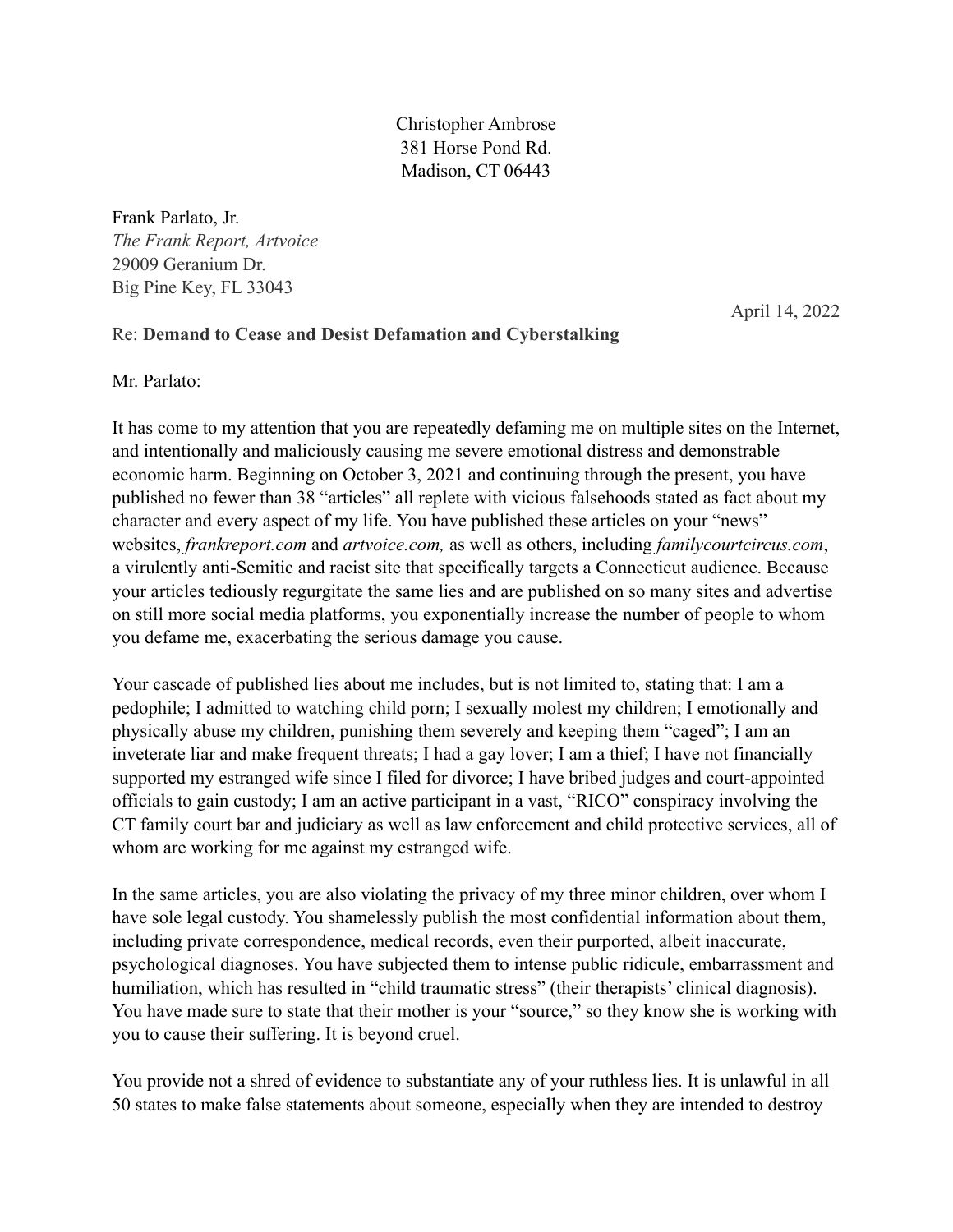his reputation. You tell far too many falsehoods to respond to here; they can all be dealt with in detail at another time in another forum. However, to demonstrate the quality and quantity of evidence that will be used to disprove your lies, I will address some of them now. *This evidence was publicly available before you began publishing.*

## **YOUR DEFAMATORY LIES**

### **1. You allege, even in headlines, that I am a pedophile.**

This is the most serious form of defamation. Due to Karen's many false allegations of sexual abuse over the last two years, the children and I have had to endure lengthy and intrusive investigations by the police, two different hospitals and DCF in three different counties. To protect the children's privacy, the results of the investigations are sealed, but the judge summarized them and stated in the strongest possible terms that every single one of Karen's malicious allegations against me have been investigated and found to be baseless. *Every. Single. One*. It is also worth noting that <u>Karen testified under oath that she knows I am not a pedophile</u>. *That testimony is publicly available, as is the judge's decision.* **[https://efile.eservices.jud.ct.gov/](https://efile.eservices.jud.ct.gov/DocumentInquiry/DocumentInquiry.aspx?crn=4254915&DocumentNo=21870179) [DocumentInquiry/DocumentInquiry.aspx?crn=4254915&DocumentNo=21870179](https://efile.eservices.jud.ct.gov/DocumentInquiry/DocumentInquiry.aspx?crn=4254915&DocumentNo=21870179).**

### *2.* **You claim I prevent the children from seeing their mother and there was "never any evidence of wrong-doing or harm on Karen's part".**

There are too many examples of Karen's misconduct to discuss, but among the most egregious is her persistent lying, which included telling the kids that I engaged in criminal acts against them, including stalking, denying them financial support, and - revealing a truly depraved heart coaching them to say that I abused them.

At our trial, four witnesses - a police detective, social worker, DCF investigator and DCF supervisor - provided *uncontroverted testimony* that the kids indicated that Karen led them to accuse me of abuse. This is also confirmed by additional contemporaneous reports from still other professionals who spoke with the kids. The children's statements are further substantiated by text messages Karen sent to our son. Using a burner phone, she dictated what she wanted him to accuse me of, then ordered him to delete her texts and never tell anyone, "even Dr. Stubbe," what she had done. This was not a one-off moment of weakness, she sent texts over several days because he wasn't complying with her demands. Our son's therapist said, "parental behavior does not get more emotionally abusive or damaging." *Again, long before you published, this information was publicly available to you in the court and other records.* 

**3. You publish that I deceitfully "convinced Connecticut Family Court to place the children with the father and order no contact with the mother" and that the court "stripped Karen of her legal custody of her children based on a single false affidavit from Chris Ambrose."**  Again, this is all patently untrue. The court ordered supervised visitation because of Karen's alarming misconduct regarding the kids, which in addition to what's cited above includes but is not limited to: telling the children that I am "Michael Jackson" and so our youngest son was not to be left alone with me; hiring a woman who advertises her role in child abductions to covertly text our daughter that I was being investigated by the FBI for producing child porn and sex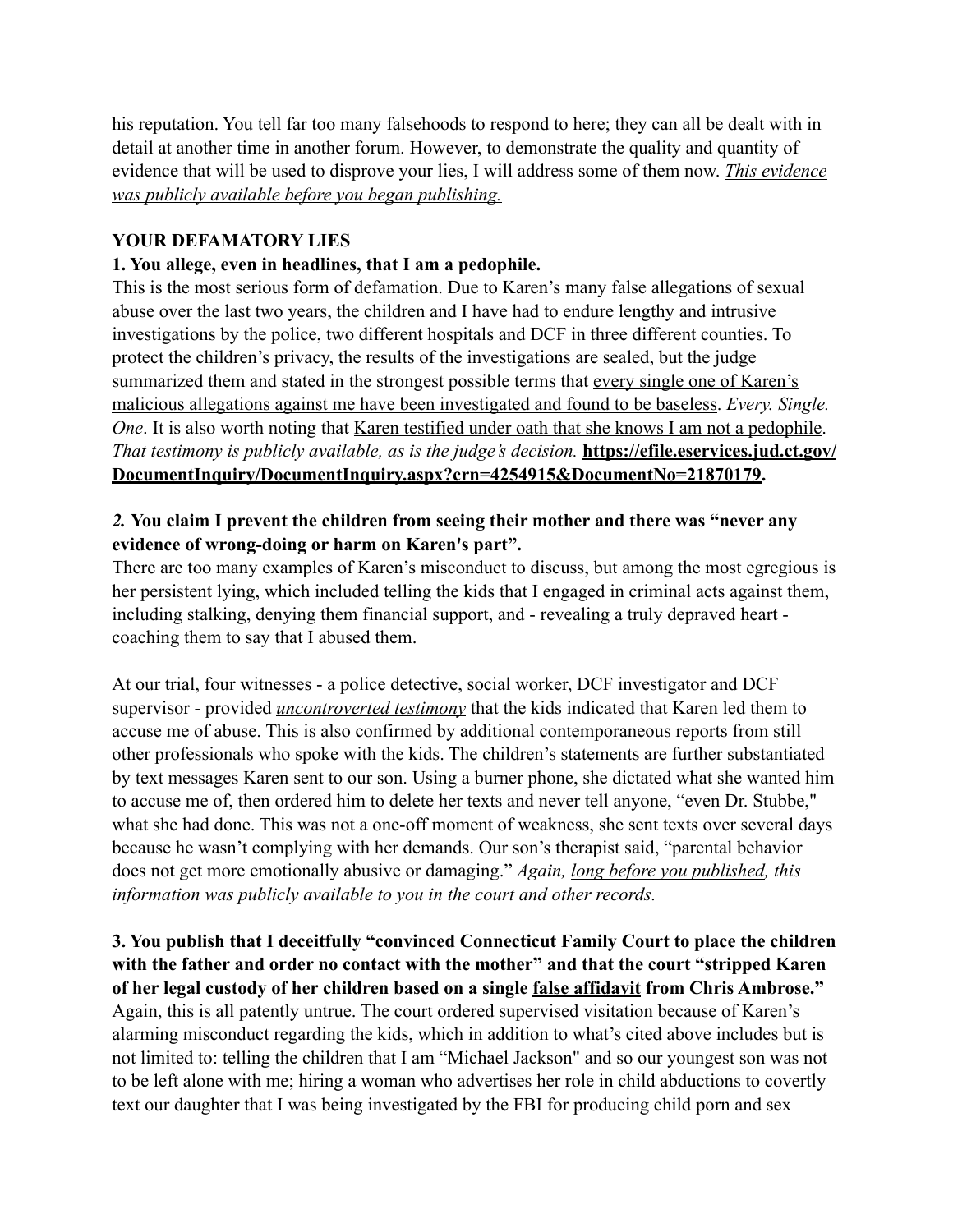trafficking; obtaining a restraining order on misleading pretenses to obtain custody, when the order was vacated 24 hours later, Karen fled and hid with the children in a hotel for two days, refusing to take calls from the judge or the police, who located her only after pinging her phone; hiring a man with an arrest record for violence, including strangulation, and leaving him alone in a hotel room to interrogate and film the kids about sexual abuse they supposedly suffered at my hands.

Karen also engaged in her vicious, very public campaign to defame me, using you and others to spew toxic, false narrative and publish the most confidential information about the children, including the custody evaluation, which was under court seal. She was repeatedly advised that this subjected the children to public humiliation, the court issued a gag order and our daughter even emailed Karen directly, tearfully begging her to take down your posts. Karen ignored all of this, and continued to put her bottomless need for vengeance against me ahead of their best interests. Karen also ignored the fact that allowing the sites where you published to print the address of my home, then inciting readers to go to the house for vigilante justice is dangerous, not only for me but for the children who live there.

*This* is the sort of conduct - not an allegedly "false affidavit" from me - which led the experts and the court determine that Karen should not have custody and that any contact required supervision. *These and many more incidents are publicly available in testimony, police reports and contempt of court orders.*

To malign me further, you falsely claim that I made Karen pay for supervision, but she "cannot afford the therapist to supervise" because I've "stolen her money and left her destitute." More lies. In July 2020, we signed the supervised visitation agreement, which specified that payment was to be from joint funds, and selected a professional supervisor. Within 48 hours, I submitted my paperwork, had my in-take interview and paid the \$7500 retainer in full from marital funds. Karen did not contact the supervisor until Nov. and didn't complete the paperwork or in-take. She has never contacted the supervisor to arrange a visit.

You report that various psychiatrists attested to Karen's stability as a parent. But as was revealed at trial, these doctors relied exclusively on Karen for information and so did not have an accurate picture. Karen's "talk therapy" psychiatrist, Dr. Coffey, literally withered on cross-examination as she had to admit - repeatedly - that she had no knowledge of *any* of Karen's deeply troubling misconduct regarding the children, including the incidents cited above, or that much of what Karen told her about me had been lies. *This is all publicly available in the stipulation and testimony supported by written communications and credit card statements.* 

#### **4. You falsely allege that I am a threatening, abusive liar.**

You published, "Chris made it clear to Karen that any attempt to divorce him and take the children would be met with fierce resistance. Once Karen moved out with the children, Chris followed up on his threats by conceiving a web of lies."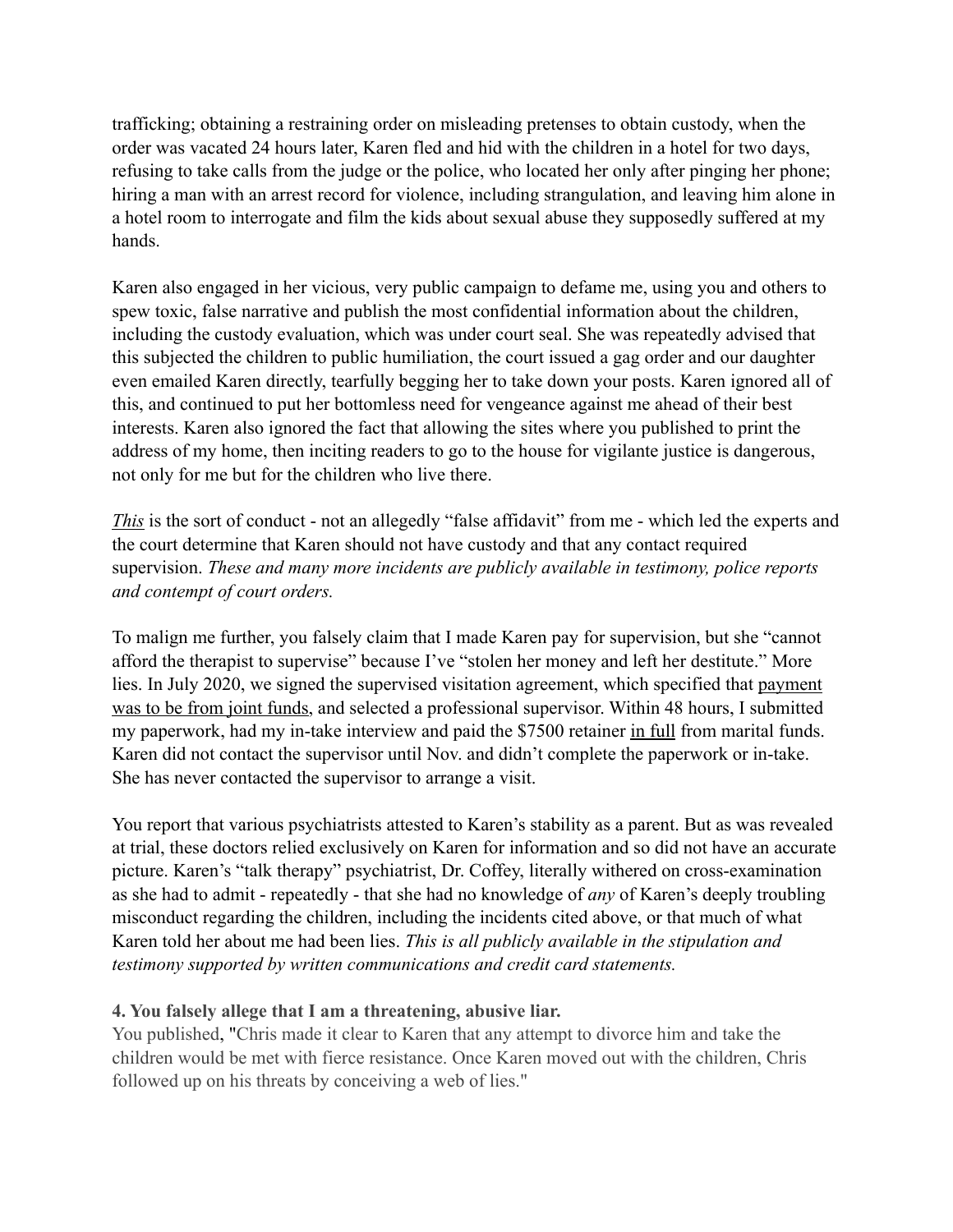Karen did not "attempt" to divorce me. I filed for divorce in July 2019, requesting shared custody and offering a 50-50 split of our assets - quite the opposite of your relentless false claims that I sought to keep the children from their mother and to leave her destitute. I could not have been less aggressive or more fair-minded. I wanted stability, particularly for the kids, and thought this offer would preclude a fight. *This is all in my publicly available dissolution papers.*

Karen didn't respond to my offer nor did she "move out". Two weeks after I filed, she arrived at our house with the police, who had never been involved in our lives before. She took the kids and refused to say where she was going or if she was coming back. I later learned that she confiscated their phones, changed her own number and left the state. My children told me that Karen falsely told them and the police that I was stalking her and each of them. *This is all corroborated in publicly available police reports and uncontested testimony.* 

## 5. **You allege that Karen was "a single mother from the moment [the children] were adopted," I "was a virtual stranger who was away for most of their lives," that I have "shown no love or concern for them".**

My career required me to be in LA, but Karen decided she wanted to live on the East Coast. She said that it was more important to her that her extended family and former work colleagues have access to our children than it was to keep our family intact. So for the next two years, *in order to see my children,* I commuted cross-country every weekend (at an expense of \$23,000/year). I had never before lived apart and when my contractual commitment was up after those two years, I never lived away again, even though my career suffered as opportunities on the East Coast are limited. *Publicly available, uncontroverted court testimony corroborates all of this.* 

I have always been very involved in my children's lives. I went to every parent/teacher conference, even those Karen skipped because she "didn't respect" or wasn't getting along with the teacher. Unlike Karen, I never missed a little league game or gymnastics tournament. The pediatrician and dentist both said I was "far more likely" to bring the kids to their appointments than Karen, and both described her as "difficult." *This was covered in the custody evaluation and in uncontroverted testimony at the trial and is publicly available.* 

## **6. You describe me as "terrorizing" my children, "punishing them severely," keeping them "caged" and "isolated away from all extended family," with "no means to communicate with anyone."**

Every day, the children go to school, engage in activities, see friends and have private therapy sessions. I am not present for any of these interactions. In addition, they each have their own mobile phone, iPod and laptop, over which they have full control, including while they're at school or otherwise away from me. They are not "isolated" from Karen's family. They frequently text Karen's sister and her kids, all of whom spent Christmas Eve 2021 at our house. No need for me to comment on the alleged cages or punishment you imagine.

Revealing your own psyche, you falsely claim, "without my prompting, just because they had temporary access to the internet and had seen my stories, the children made desperate attempts to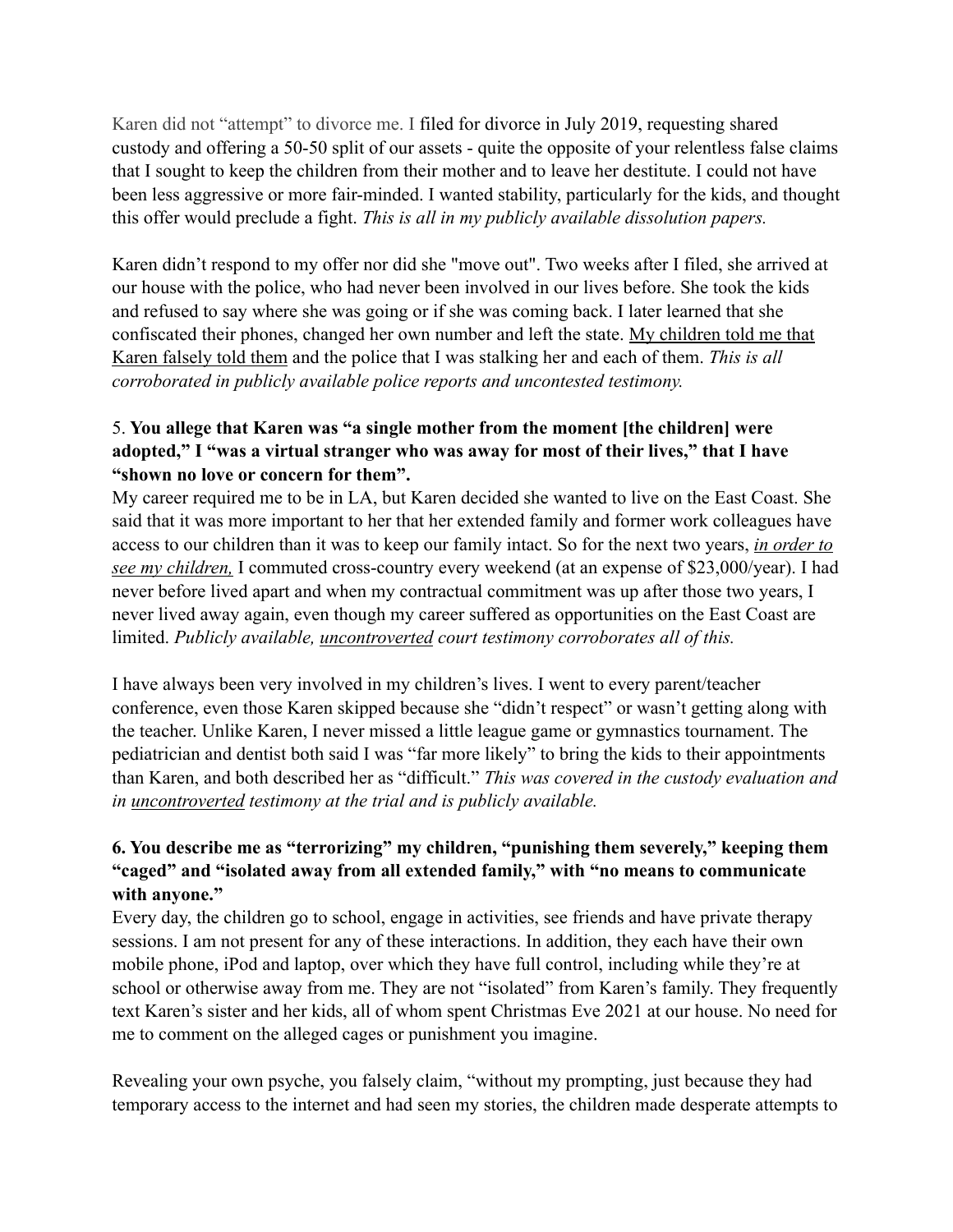reach me to save them." My daughter called my attention to these particular claims, which she found exceedingly creepy. These embarrassing lies will be disproved with a subpoena of your texts and emails. It's most curious that three children supposedly reached out to you in fear and desperation, but according to your own account, you didn't even bother to place a call to the police or DCF; you did absolutely nothing to "save them."

While you work hard to create the (false) impression that the kids see you as their savior, the truth is they see you as their most despised tormentor. Within the last few months, our two older children have been subjected to incredibly unkind ridicule because of the lies you published. They have done their own Internet sleuthing and are well aware of your recent arrest for violence, the years-long FBI and IRS investigations and your impending Federal trial for fraud and other serious crimes as well as your potential 20 year prison sentence. They are afraid of you, and profoundly bothered that their mother is involved with you.

#### **7. You malign me as a deadbeat who has not financially supported his estranged wife.**

Between July 2019, when I filed for divorce, and May 2021, when Karen's fifth attorney asked for a new support order, Karen used our joint credit card. As during our marriage, I didn't attempt to control her spending, even when I thought it irresponsible or against my own interest; in fact, her credit card charges are how I learned that she had private detectives following me and had posted a ["change.org](http://change.org)" petition in Jan. 2021, in which she falsely claimed that I was a child molester. As demonstrated at trial, her spending during this period on this card alone was well into six figures. I paid for every single purchase made.

Bank statements from the same period further disprove your lies, showing more payments made for: Karen's \$3500 rent (throughout the entire 18 month lease term on her waterfront home); her other two credit cards (in her name only); and any other bill she presented to me. Again, the total is well into six figures. All of which I paid.

Between July and Sept. 2021, I wrote Karen a half-dozen emails telling her that in order to pay her October support, I needed to sell stock, which required her consent. Without explanation, she persistently refused. So to ensure that I wouldn't violate the support order, I asked the court to direct the mutual fund to sell the stock on my signature alone so I could pay her.

It's also worth noting that in Sept. 2020, Karen received over \$200,000 as her share of the proceeds from the sale of our home in Westport. In 2021, she illicitly and covertly liquidated at least one pension fund valued at over \$100,000. Neither of these sums were reported on her (almost totally incomplete) financial affidavit. C*redit card statements, bank records, emails, court orders and testimony corroborate all of this.*

#### **8. You repeatedly call me a thief.**

You publish that I "converted [sic] Karen's six-figure inheritance into an account" in my name, which I supposedly admitted "under oath in a hearing". These are provable lies. There was no such testimony from me and Karen has never offered any evidence of an inheritance, the value of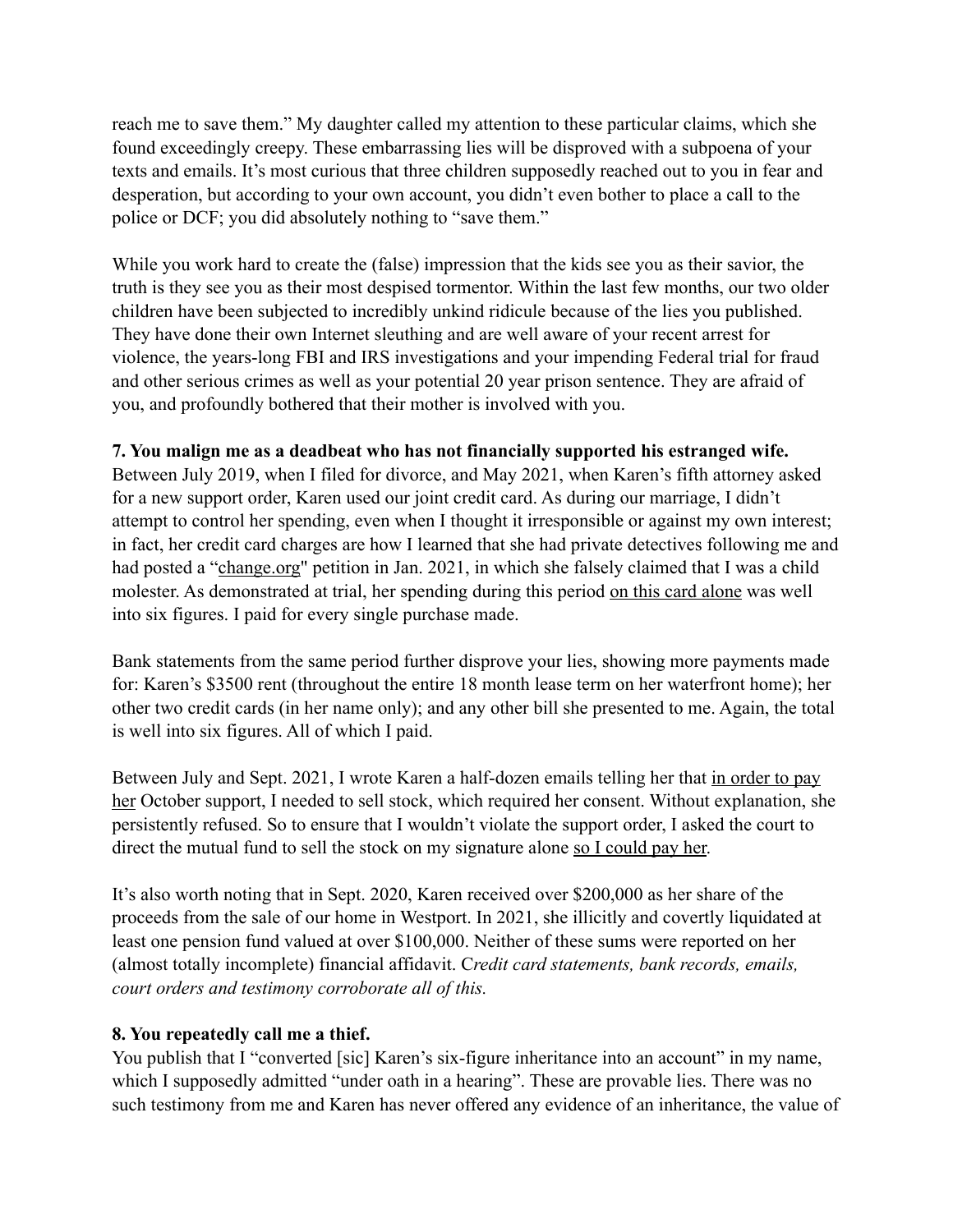which she has changed many times in the telling. Karen entered the marriage with very modest assets. Once we married, other than tutoring one middle school student part-time, she never worked again, even during the three years before we had children. I was the sole provider throughout the entirety of our marriage, but we never kept separate bank accounts for an inheritance or anything else. Everything was always commingled. *Again, this is all in publicly available testimony and supported by bank and other financial records.* 

You also claim I admitted I stole intellectual property and was fired for being a plagiarist. None of this is true, which is why there was never legal action and contrary to your claims, my agents didn't drop me. There were, however, a few erroneous reports in the press, and since you have told so many other, wholly unsupported lies, disputing this falsehood is not necessary here.

## **9. You falsely say of me "his true sexual desires, he admitted, are for anything but a woman," and that I "admit to viewing what can only described [sic] as gay Latino child porn."**

You claim I said this to the custody evaluator, but none of it is in her report or her testimony. I have never said these things to anyone. There is no factual foundation for these claims, which is why they were never raised in court. You also make allegations of fetishes, which you "prove" with a list of websites supposedly from a computer I used. In a deposition, Karen's lawyer admitted she had no proof that I ever went near those websites. She didn't bother to introduce this claim at trial because it couldn't withstand scrutiny. You also allege that I joined my family on vacation only when I "was not immersed [sic] with a gay lover in Los Angeles." This is another fabrication, and like all your salacious lies suggests far more about your prurient fantasies and bizarre need to try to humiliate than about me.

Karen has a history of claiming she has all sorts of damning "evidence" on computer and in emails. Yet when the court ordered her to provide the laptop and emails for examination by a Special Master, she made excuses for days. Finally, her excuses were revealed to be lies and she was forced to admit that she had deliberately destroyed her laptop as soon as she had been ordered to turn it over. She also claimed her entire email account just "mysteriously" vanished. In short, Karen purposefully destroyed all the evidence we had asked for. *Karen's spoliation of evidence and perjury are detailed in publicly available testimony and contempt orders*.

#### **10. You falsely insist that I bribed the professionals associated with determining custody, including the GAL, custody evaluator and therapists.**

It is worth noting that it was Judge Rodriguez, perhaps the only judge Karen hasn't maligned, who appointed the GAL to protect the children after he heard about Karen's false allegations of stalking and her police-involved departure from the state. And while you claim I controlled the custody evaluator, she was recommended by Karen's attorney, not the GAL as you say.

You publish,"It is not lost on everyone [sic] that the father is the one who controls the money and that he has slyly agreed to permit unusual billings for [the GAL]." You also say I told the GAL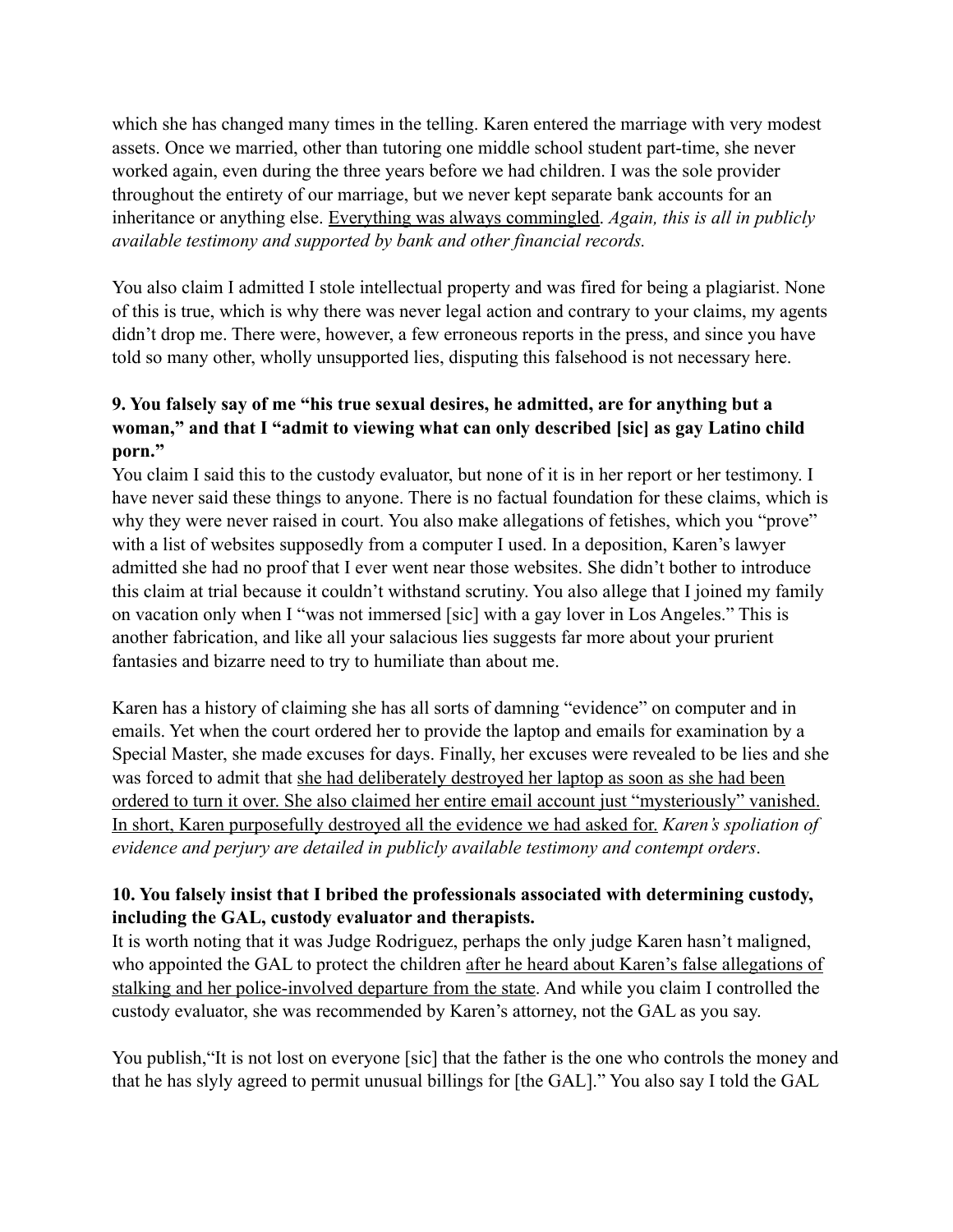that I "would like her to stay on indefinitely even after the divorce," and that I paid "more to stop an investigation into his pedophilia." None of this is true and you offer no substantiation.

The GAL and custody evaluator were hired with written contracts, reviewed by Karen's and my attorneys. There are no private arrangements of any kind with the GAL.She was paid from marital funds, as provided in our contract, and, despite your false headlines, she is still owed a significant sum. The evaluator has been paid from joint funds for her contracted fees, not a dime more. *This is all available in testimony supported by the contracts, bank, credit card and billing statements and emails.* 

## **11. You falsely allege that I am part of a vast conspiracy, which has resulted in custody being illicitly awarded to me, and has enabled me to deny Karen due process.**

Let's break down your conspiracy theory. Since I filed nearly three years ago, our case has involved:

- Twelve judges in five courthouses (nine of them are involved solely due to Karen's forum shopping, frivolous motions and lawsuits, *all* of which have been denied/dismissed);
- My attorney;
- Karen's five different attorneys;
- The GAL, appointed due to Karen's misconduct;
- The custody evaluator, recommended by Karen's attorney;
- The three therapists who work with the kids, two of whom Karen selected;
- The reunification therapist, agreed to by Karen;
- Doctors, nurses and social workers at two of the most respected hospitals in the country (Yale New Haven and Connecticut Children's);
- Police officers and detectives from the towns of Westport, Guilford and Madison, CT, all brought into the case by Karen;
- Troopers and detectives from the Connecticut State Police;
- Teachers and administrators at four different schools;
- Multiple case workers, investigators and supervisors from DCF offices in three different counties, all of whom were involved due reports from Karen or her associates against me; and
- Connecticut's Governor, Chief of State Police, Chair of DCF, Attorney General and other named officials, all of whom Karen sued for conspiring against her. (That suit was dismissed, as was her malpractice suit against the custody evaluator).

According to your narrative, every one of these individuals agreed to place our kids with me while supposedly believing that I am a pedophile and will molest and terrorize them. And by your own telling, not one of these people or their colleagues, supervisors or subordinates ever spoke up about this diabolical plot. And the media have collectively ignored this sinister "RICO" cabal that you boastfully claim to have exposed.

Does any part of that not sound completely preposterous? This conspiracy theory was so unfounded and so egregious that Karen's fifth attorney was permanently disbarred for making it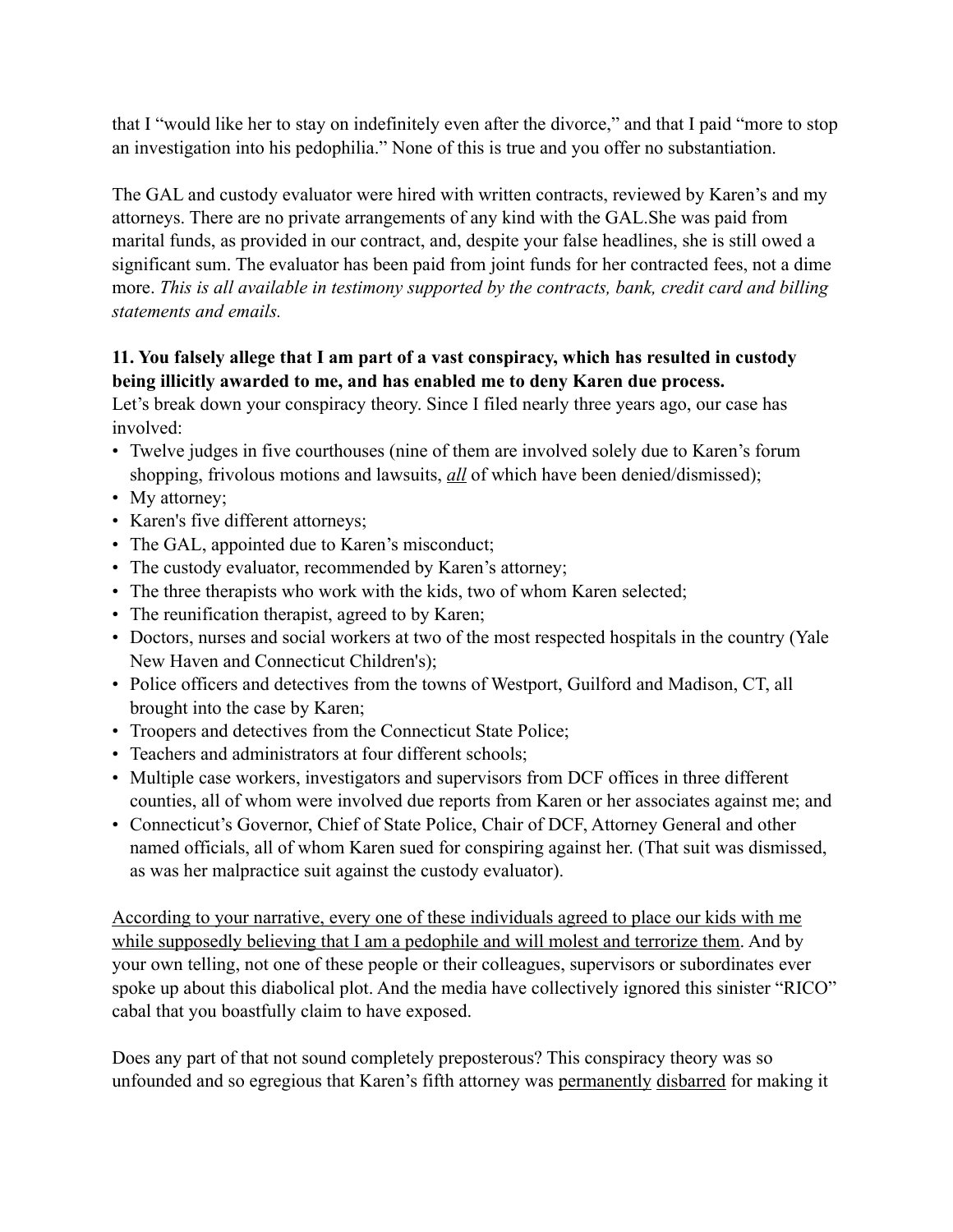in open court. The disbarment decision steps out just how absurd this conspiracy is: **https:// civilinquiry.jud.ct.gov/DocumentInquiry/DocumentInquiry.aspx?DocumentNo=22179780***.* 

You further allege that these same conspirators worked with me to deny Karen due process, that she "was NEVER permitted to testify on her own behalf, NEVER permitted to cross examine, NEVER permitted to call her own witnesses, NEVER permitted to present evidence. Karen NEVER got to speak at all." (All emphasis is yours). This is all completely inaccurate.

Karen always had counsel. She fired three attorneys, one quit, the last, who was with her the longest, prosecuted the case exactly the way Karen ordered, and ended up disbarred for doing so. I was crossed examined by Karen's lawyer for 5 days, she also cross examined every other witness who testified. The day Karen was to "testify on her own behalf," she didn't come to court. Every court day since then, Karen was supposed to testify, but she never appeared in court again so she chose not to present her complete case. It is she who denied my due process right to cross examine her. Among her excuses for not showing up are a supposed bout with Covid (she indignantly refused to provide a doctor's note) and not having funds for transportation (as shown, this is bogus). I believe Karen didn't testify and abandoned her case because she knows her lies can't withstand basic scrutiny, which is also why she requested 15 continuances during our trial, a well-known, transparent avoidance tactic often used by feckless defendants. *Again, all of this is publicly available in testimony, contempt orders and court records.*

### **DAMAGES**

Over a year ago, our daughter received an anonymous text linking to *The Family Court Circus,*  the website that targets a Connecticut audience where you published at least 38 defamatory articles and which links your own site. The kids' peers in Westport and Madison have also seen your lies. Due to your disregard for the truth and their mother's unconscionable betrayal of their best interests, our children have suffered the most brutal public ridicule and the most private pain. They also know your Internet lies will torment them for the rest of their lives, available to peers, schools, prospective employers.

You feign concern for my children; in reality, you have violated their privacy and exploited them, even spinning false tales in service of your own bizarre need to be seen as their rescuer. And you let the world know you are working with their mother, who they realize is the one serving up their most confidential information on a silver platter. You will be held accountable for using them and for the trauma you have shamefully inflicted.

You have also deliberately set out to ruin every aspect of my life and reputation. You have succeeded. Your life-altering lies have exposed me to public hatred, contempt and ridicule. Your lies have pulled apart my extended family and destroyed relationships. The psychological damage done by defamation is severe and can cause suicide and attempted suicide; for me, it has resulted in a diagnosis and need for treatment. Your extreme libel has deprived me of business opportunities, about which prospective employers, agents and executive recruiters are prepared to testify. They will confirm that every employer checks a job candidate's Internet profile, what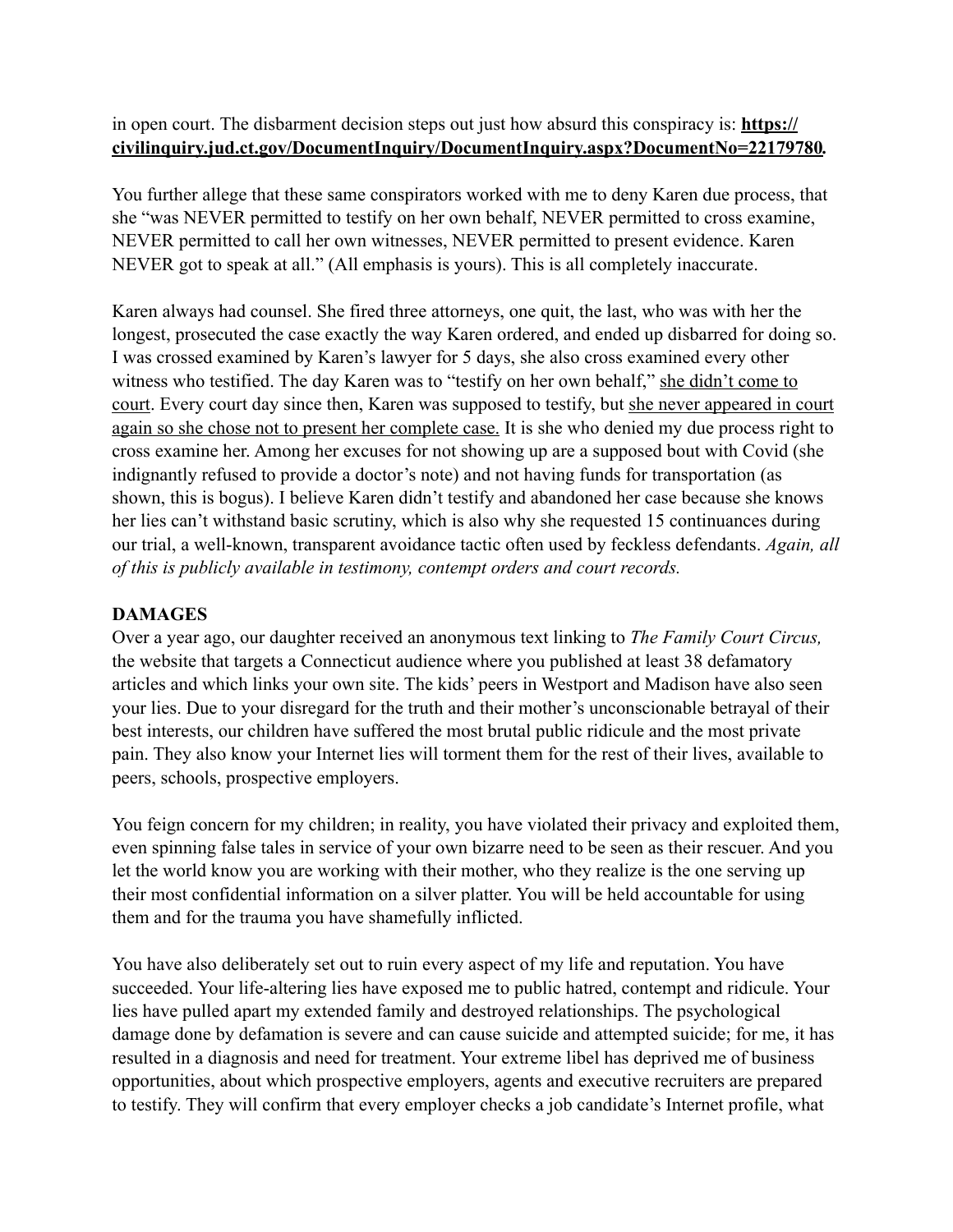you have widely published has rendered me unemployable. You have done catastrophic emotional and financial damage to my life.

To get a hint of the harm you have caused, one only need read the Comments to your articles. You incite and your readers respond, taking odd pleasure in repeating your baseless accusations that I am a pedophile, child abuser, kiddie porn junkie; it's routine for them to threaten me and demand that my children be removed from their home, most upsetting to the kids. Of course, virtually none of these people use their name, they cowardly spew their venom hiding behind keyboards. It's likely your readers are making the anonymous phone calls and sitting in idling cars at the end of our driveway late at night. And you publish every defamatory word and threat from this echo chamber, taunting and threatening me yourself.

Your actions are more craven still. To lend credibility to your lies, you've set up sites to resemble legitimate news sources, where you conspicuously boast about your supposed journalistic credentials. You texted to my private mobile that this story "is catching on like wildfire," confirming that your savage lies drive traffic to your websites. So you're deriving clicks, if not economic benefit, by defaming me, which is why you relentlessly recycle the same lies in dozens of articles on multiple venues. And with each re-publication you widen the audience to whom you defame me and so increase the harm.

Courts do not take such egregious defamation lightly. Having spent nearly three years and a great deal of money in litigation, I'm hoping to avoid a repeat. However, I was a lawyer and will use the legal system, including hiring an attorney, to stop you from continuing to hurt my children and me and to prevent you from causing others harm. Your intent is so malicious, your misconduct so inartfully aggressive, making the legal case against you will not be difficult.

First, your publication checks all the boxes needed for a defamation lawsuit in CT. "To establish a *prima facie* case of defamation, the plaintiff must demonstrate that: (1) the defendant published a defamatory statement; (2) the defamatory statement identified the plaintiff to a third person; (3) the defamatory statement was published to a third person; and (4) the plaintiff's reputation suffered injury as a result of the statement." *Gleason v. Smolinski*, 319 Conn. 394, 430 (2015).

A defamatory statement is actionable *per se* if it accuses the plaintiff of a crime punishable by imprisonment. *Gleason*, 319 Conn. at 430 n.31. "In the case of a statement that is defamatory *per se*, injury to a plaintiff's reputation is conclusively presumed such that a plaintiff need neither plead nor prove it." *Id*. Many of your defamatory statements accuse me of criminal conduct punishable by imprisonment: you state that I sexually molested my 10 year old son. This is a crime according to Conn. Gen. Stat. § 53a-72a (compelling an individual under the age of 16 years to submit to sexual contact is a felony punishable by up to 10 years imprisonment). You also falsely accused me of stealing "a six-figure inheritance," a felony according to Conn. Gen. Stat. § 53a-122 (stealing property valued in excess of \$10,000). So, because you have defamed me *per se,* damages are assumed, the jury only has to decide the amount I'm entitled to receive from you.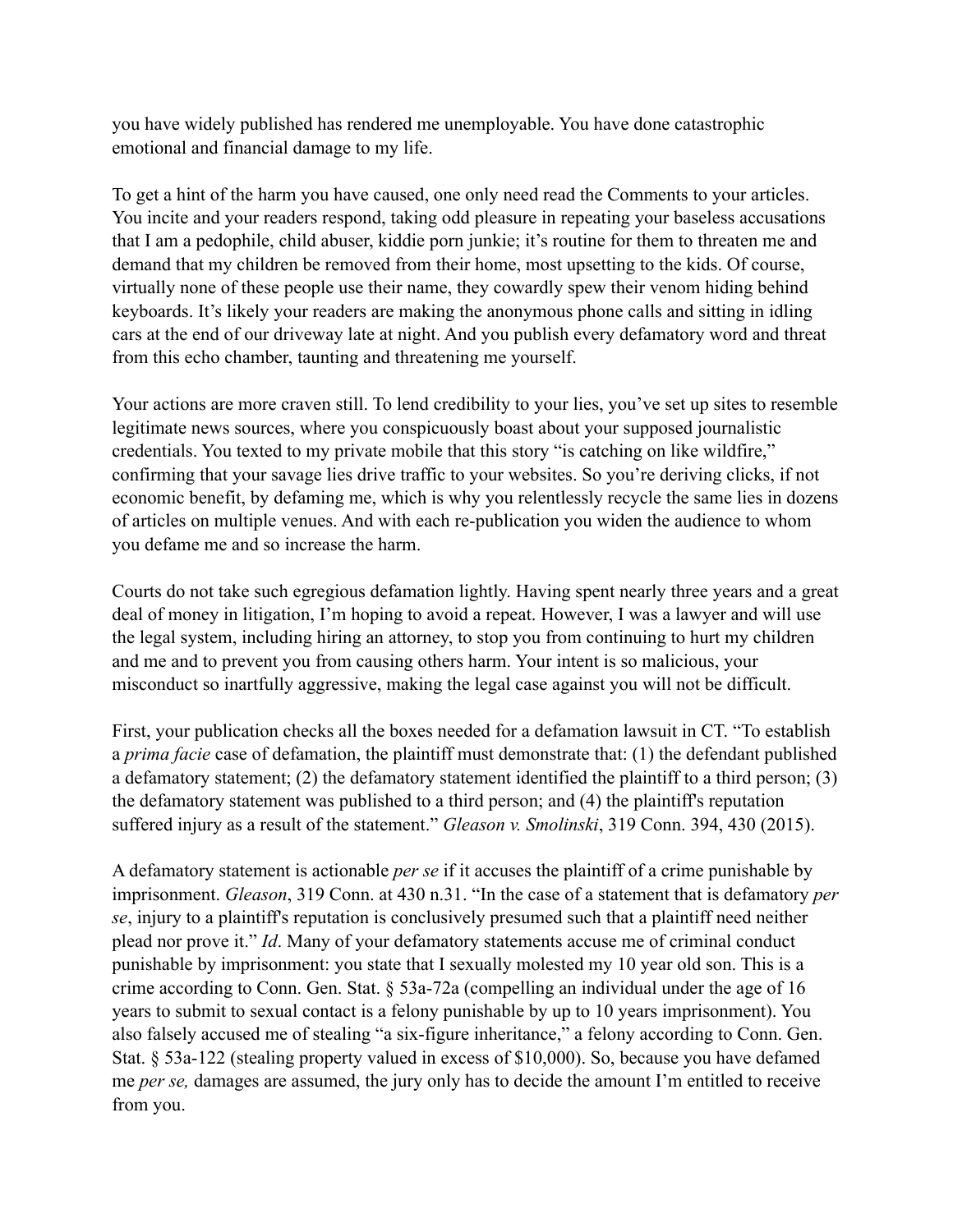To establish a claim for intentional infliction of emotional distress, a plaintiff must allege, "That the actor intended to inflict emotional distress or that he knew or should have known that emotional distress was the likely result of his conduct; (2) that the conduct was extreme and outrageous; (3) that the defendant's conduct was the cause of the plaintiff's distress; and (4) that the emotional distress sustained by the plaintiff was severe." *Appleton v. Bd. of Educ. of Town of Stonington*, 254 Conn. 205, 210, 757 A.2d 1059, 1062 (2000).

Conduct is "extreme or outrageous" if it "exceed[s] all bounds usually tolerated by decent society and [is] of a nature which is especially calculated to cause and does cause mental distress of a very serious kind." *Grisanti v. Cioffi*, 38 F. App'x 653, 657 (2d Cir. 2002). "Generally, the case is one in which the recitation of the facts to an average member of the community would arouse his resentment against the actor, and lead him to exclaim, Outrageous!" *Perez-Dickson v. City of Bridgeport*, 304 Conn. 483, 527 (2012).

Anyone reading what you posted about me could only conclude that I am a morally depraved criminal who should be permanently separated from his children. In fact, you state this in your articles. This is sufficiently "extreme and outrageous," and it was reasonably foreseeable that your accusations would cause me emotional distress and financial harm, as well as inflict emotional distress on my children.

Second, I recently discovered that **defamation is a crime in Florida**, FL Stat. §836.04, and it has been confirmed that **your conduct also constitutes cyberstalking**, **another crime,** FL Stat. §784.048. **Both of these crimes are punishable by incarceration**, FL Stat. §775.082 and 775.083.

#### **DEMANDS**

I demand that you:

- 1. Immediately remove from any and all public platforms/forums whatsoever, including the websites specifically identified herein, all defamatory and disparaging remarks concerning me and all references to my children; *and*
- 2. Immediately cease and desist publishing defamatory statements about me or sharing any information about my children, whether the statements are made by you or by third parties; *and*
- 3. Immediately publish a retraction of all of your defamatory accusations. The retraction must appear on all of the same websites and in the manner comparable to that of your original accusations and must be disseminated to the same audiences. Stating that you are publishing the retraction to avoid litigation or that I denied your accusations will not do. Your retraction must be a frank and full acknowledgement of all defamatory accusations; *and*
- 4. Immediately apologize to me and my children on all of those websites in a manner comparable to your original publication for your many false accusations, violations of